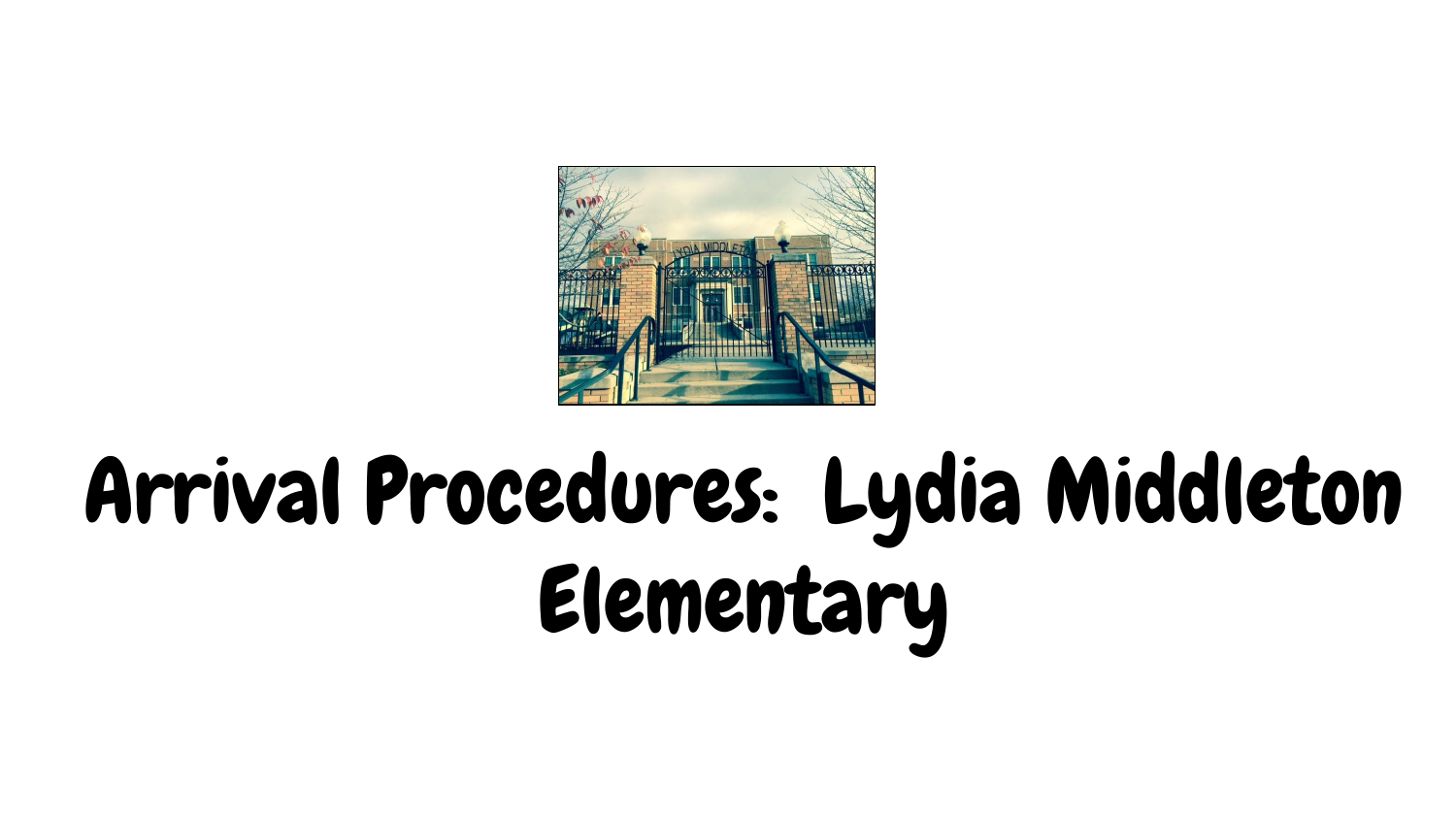### New Arrival Procedures at Lydia Middleton

With student and staff safety in mind, new arrival procedures have been developed at Lydia Middleton for the 2020-2021 school year. Due to the new safety guidelines which have been implemented this year, the following changes have been made:

- Parents will need to drop their students off at the Third Street Door and remain in the car;
- If a parent needs to drop something off for a child, he or she will need to give the item to the person at the door;
- Social Distancing will be followed throughout the day;
- Masks will be worn during arrival and throughout most of the day.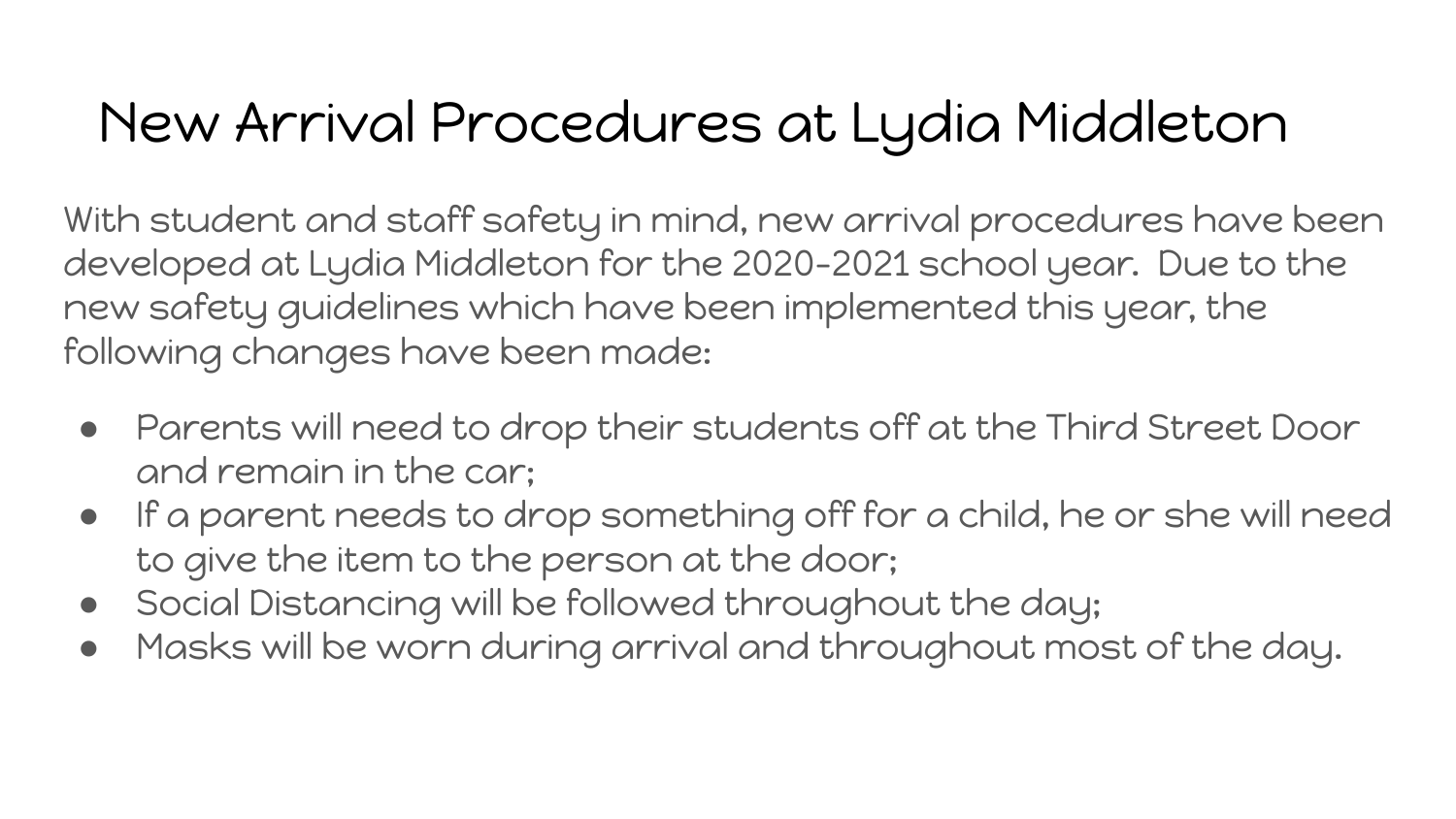#### Bus Riders

Bus Rider Procedure:



- Bus riders will step off the bus in an orderly manner one at a time leaving approximately three feet between themselves and the person in front of them;
- All bus riders will wear masks;
- The bus driver will provide students with a seating chart;
- As students enter the building, they will report to an assigned location.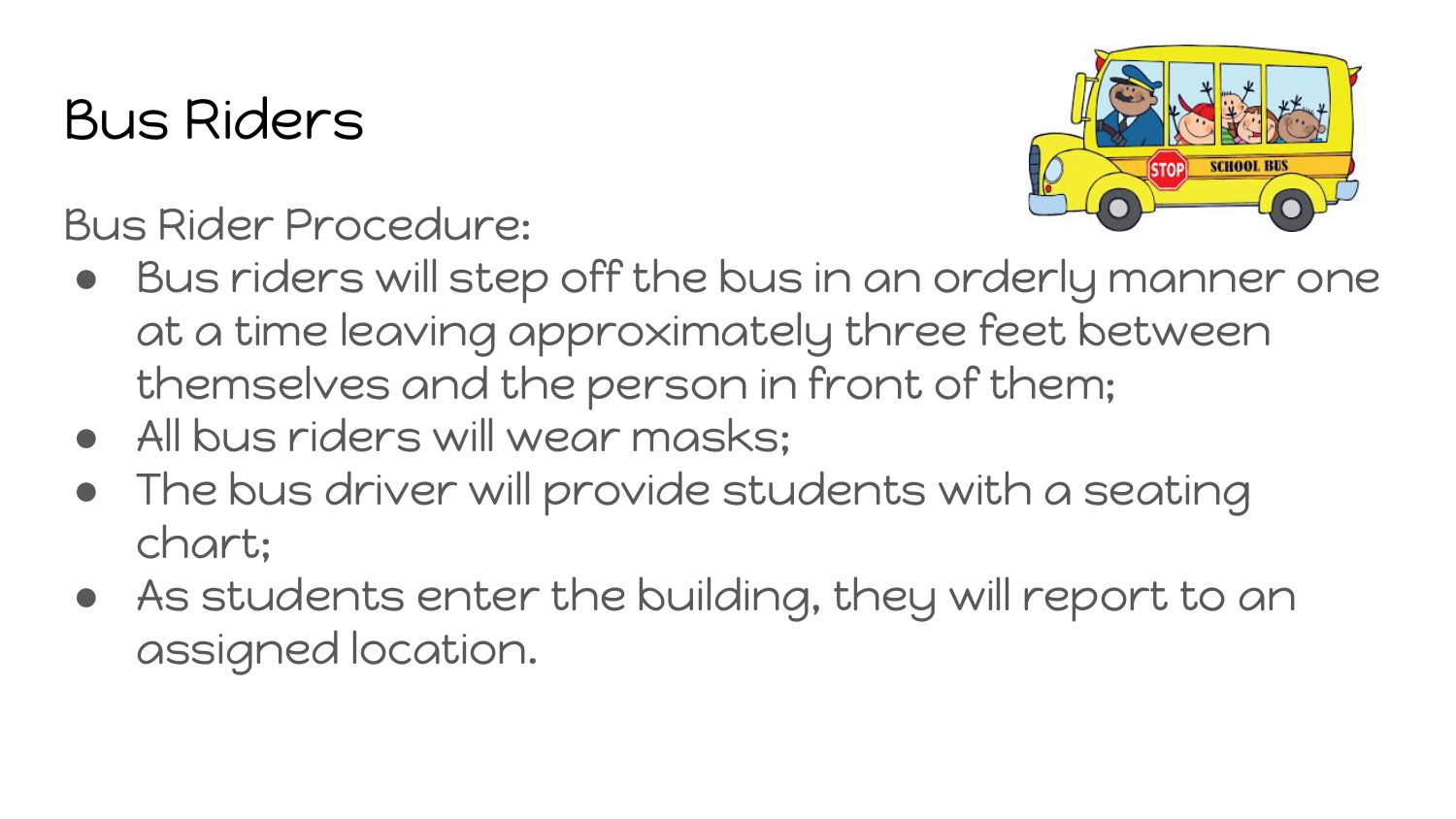#### Car Riders



Car riders will also enter at the Third Street Door. All cars will enter from Third Street onto the entrance near the shed located in the staff parking lot.

- Parents must stay in their cars during arrival;
- A staff member will be at the door to assist:
- If you choose to walk your child to the door, please park on a side street and walk.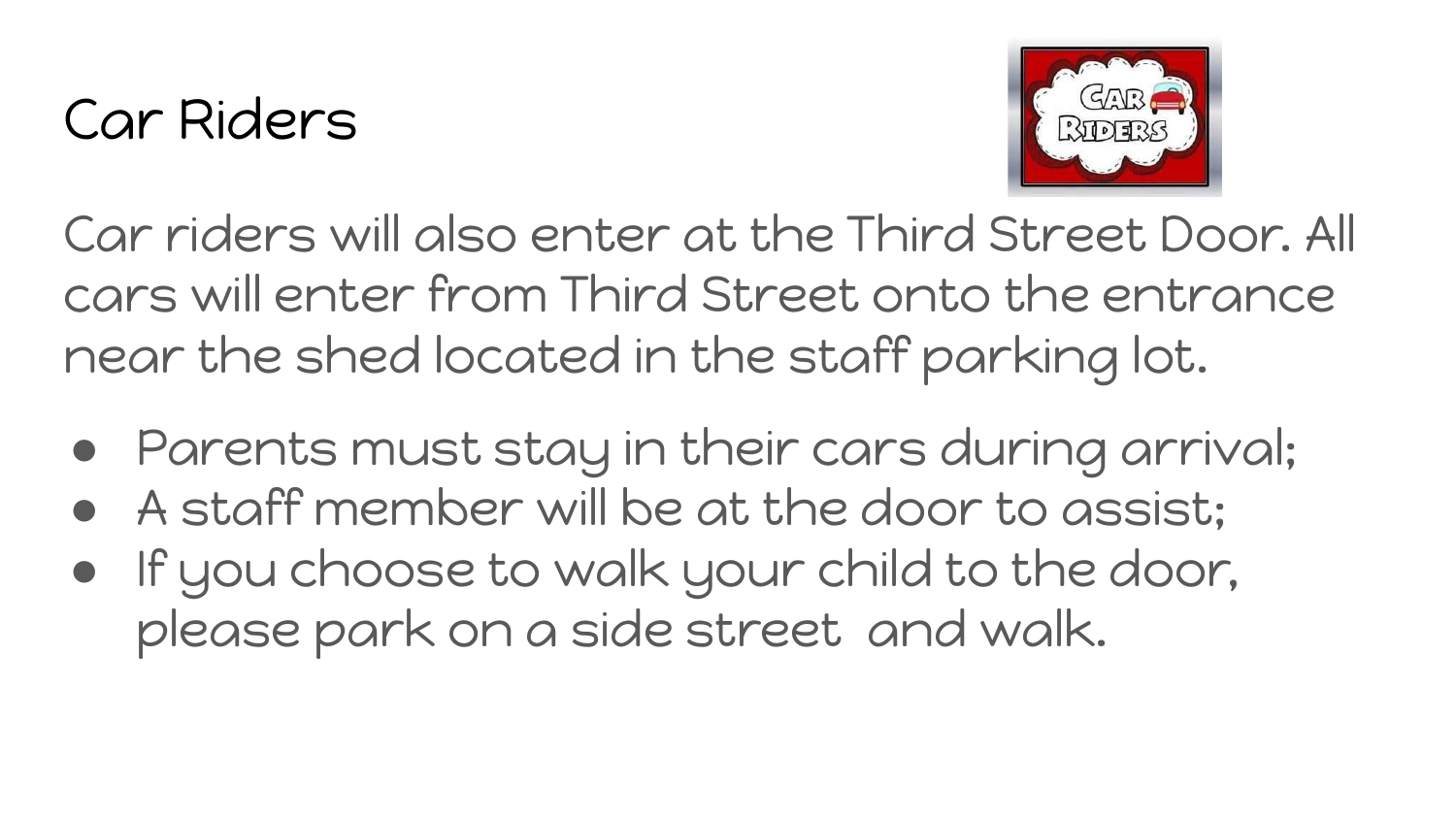# Entering the Building

As students enter the building, they will report their designated location and maintain a safe distance from the person next to them. Staff members will assist students in directing students to their assigned spots:

- Preschool students will be escorted to the preschool room;
- Kindergarten students will report to the cafeteria;
- First-grade students will report to the auditorium and sit at tables labeled by teacher names;
- Second through fourth-grade students will report to the gym.